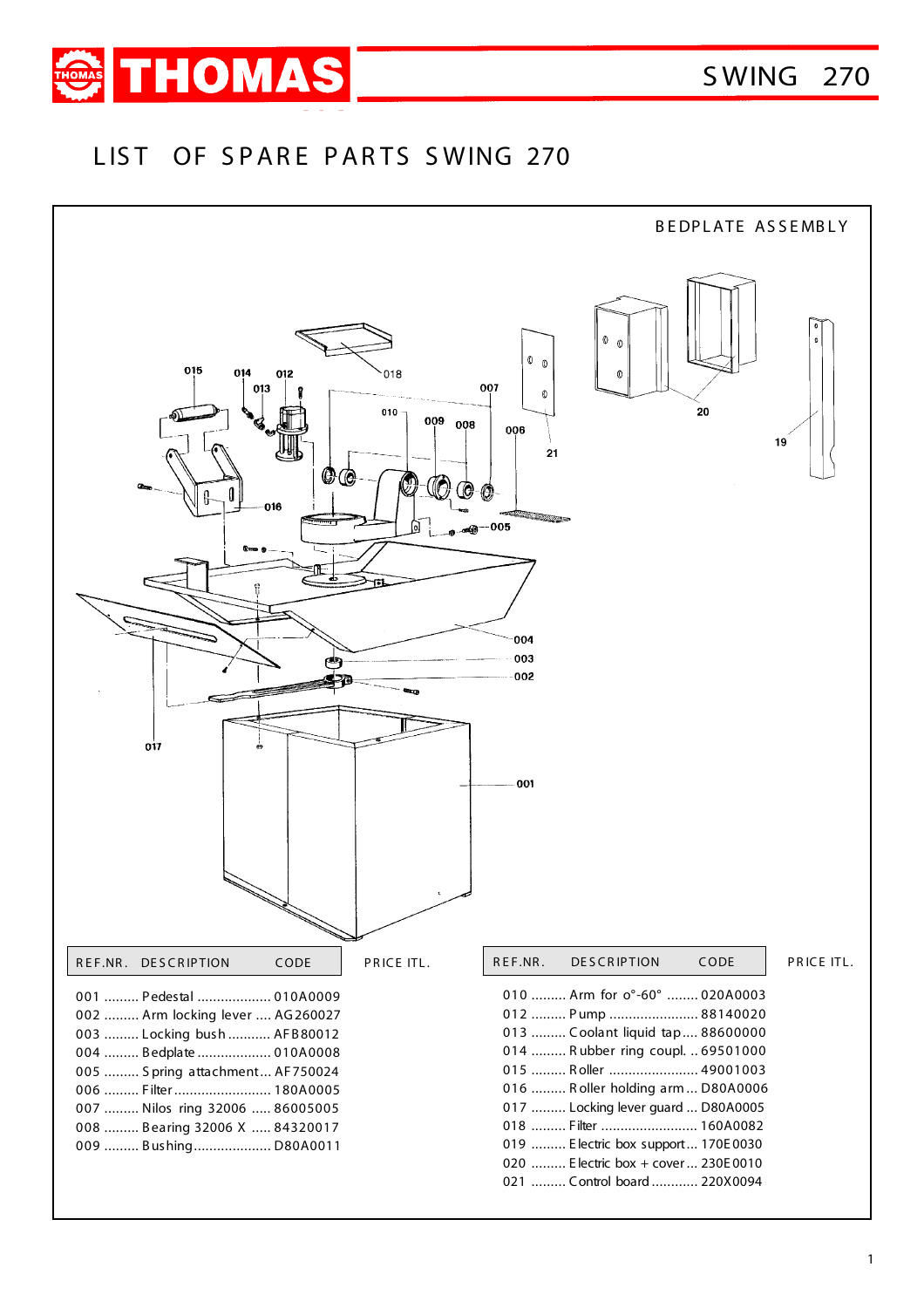## S WING 270



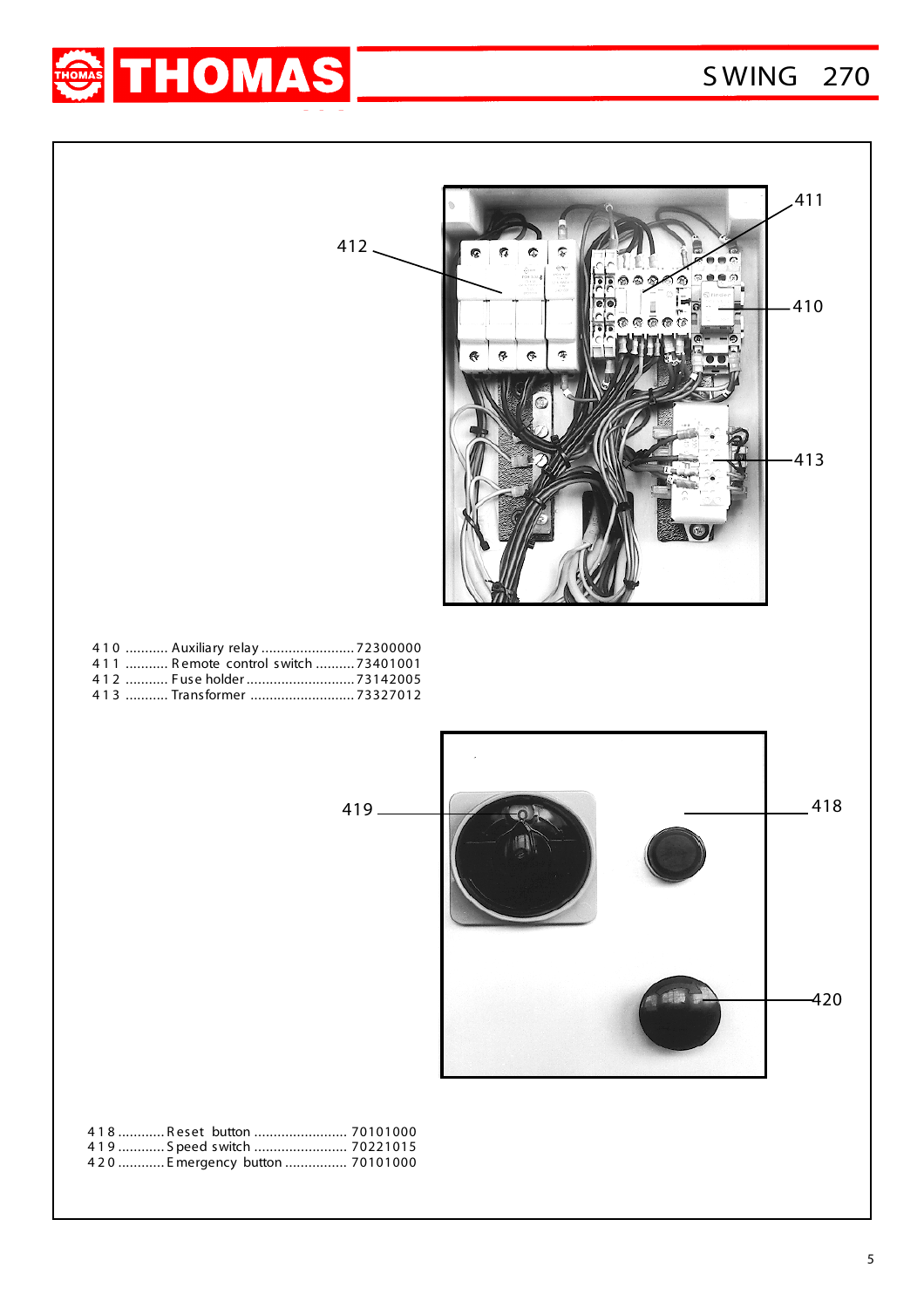



|                                                                     | ELECTRO-BRAKE ASSEMBLY                                                                        |
|---------------------------------------------------------------------|-----------------------------------------------------------------------------------------------|
| and the control<br>$\sim$<br>$\sim 10$<br>304<br>303<br>302<br>305  | $\sim$<br>$\sim 100$<br>$\sim 10^6$<br>301<br>$\alpha$<br>$\ddot{\ddot{z}}$<br>$\sim 10^{-1}$ |
| PRICE ITL.<br>REF.NR DESCRIPTION<br>$\mathsf{CODE}$                 |                                                                                               |
| 301  Cylinder articulation AF750022<br>302  Electro-brake  78102003 |                                                                                               |
|                                                                     |                                                                                               |
| 304  Tank  53400209<br>305  Nut M 10  81600010                      |                                                                                               |
|                                                                     |                                                                                               |
|                                                                     |                                                                                               |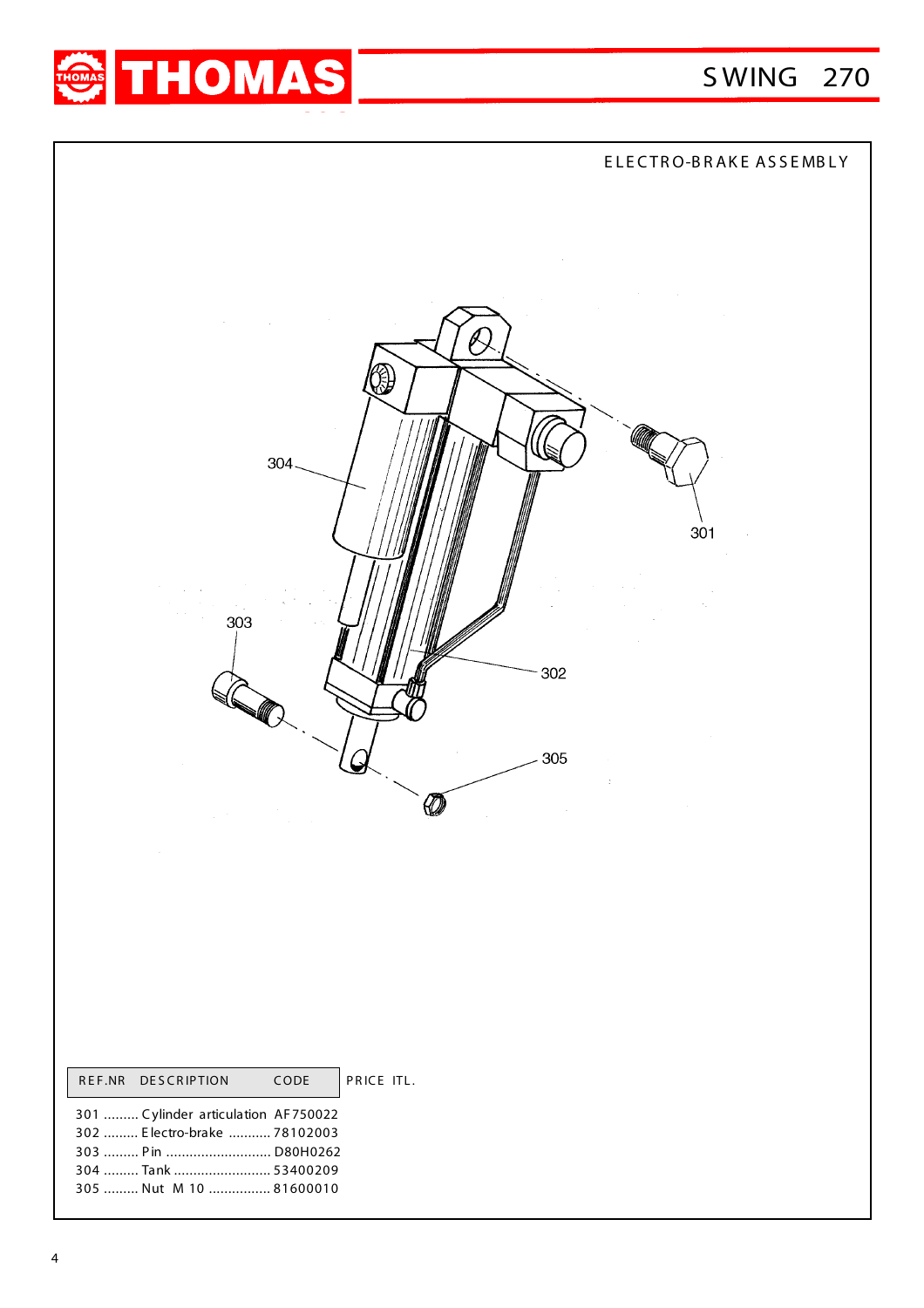## S WING 270





|     | REF.NR.DESCRIPTION CODE               |  |
|-----|---------------------------------------|--|
|     | 201 Saw-frame  030C0004               |  |
|     | 202 Spring attachment AFC40131        |  |
|     | 203 Spring E20C0068                   |  |
|     | 204 Hinge pin 060C0012                |  |
|     | 205 Ring nut GUK 35  81700035         |  |
|     | 206 Motor cover  53500112             |  |
|     | 207 Motor fan 53500128                |  |
|     | 208 Washer  D80C0083                  |  |
| 209 | Motor 3ph CE  74322090                |  |
| 210 | Reduction unit 3ph  76200003          |  |
| 211 |                                       |  |
|     | 212 Motor shaft  E20C1062             |  |
|     | 213 Key 8 x 7 x 50  82502082          |  |
| 214 | Key 8 x 7 x 25  82502082              |  |
|     | 215 Bearing 6208-2RS  84113062        |  |
|     | 216 Two-way distributor  AFC40052     |  |
| 217 |                                       |  |
|     | 218 Mobile rod loking dowelAGC40051   |  |
| 219 |                                       |  |
|     | 220 Blade tension slide gib. AFC40033 |  |
| 221 | Return flywheel slide  AFC40035       |  |
|     | 222 Blade slide  AGC40032             |  |
| 223 | Bl.slide threaded-rod AFC40034        |  |
|     | 224 Belleville washer 82505101        |  |

|     | REF.NR.DESCRIPTION               | CODE |
|-----|----------------------------------|------|
| 225 | Blade tens.handwheel  47200000   |      |
| 226 | Bladeguide head mov.rod E20C0064 |      |
| 227 | Handgrip with STZ  44600001      |      |
| 228 | Saw-frame mov.lever  AFA40127    |      |
| 229 | Blade-guide rod guard E20C0070   |      |
| 230 | Return flywheel AGC40031         |      |
| 231 | Nilos ring 32006XAV  86005005    |      |
| 232 | Bearing 32006 X  84320017        |      |
| 233 | GUK ring nut 30 81700030         |      |
| 234 | Knob  44114512                   |      |
| 235 |                                  |      |
| 236 | Flywheel guard  AFC40013         |      |
| 237 | Motor flywheel washer. D80C0083  |      |
| 238 | Motor flywheel  AGC40021         |      |
| 239 | Micros witch  72212000           |      |
| 240 | Motor flywheel guard  AFC40017   |      |
| 241 |                                  |      |
| 243 | Blade add.protection  160C0030   |      |
| 244 | Bl.-guide fixed head  E20C0065   |      |
| 245 | Rubber holder coupling 69501000  |      |
| 246 |                                  |      |
| 247 | Bearing 608-2RS  84113010        |      |
| 248 | Bearing 626-2RS  84113005        |      |
| 249 | Bl.-guide mobile head  E20C0066  |      |